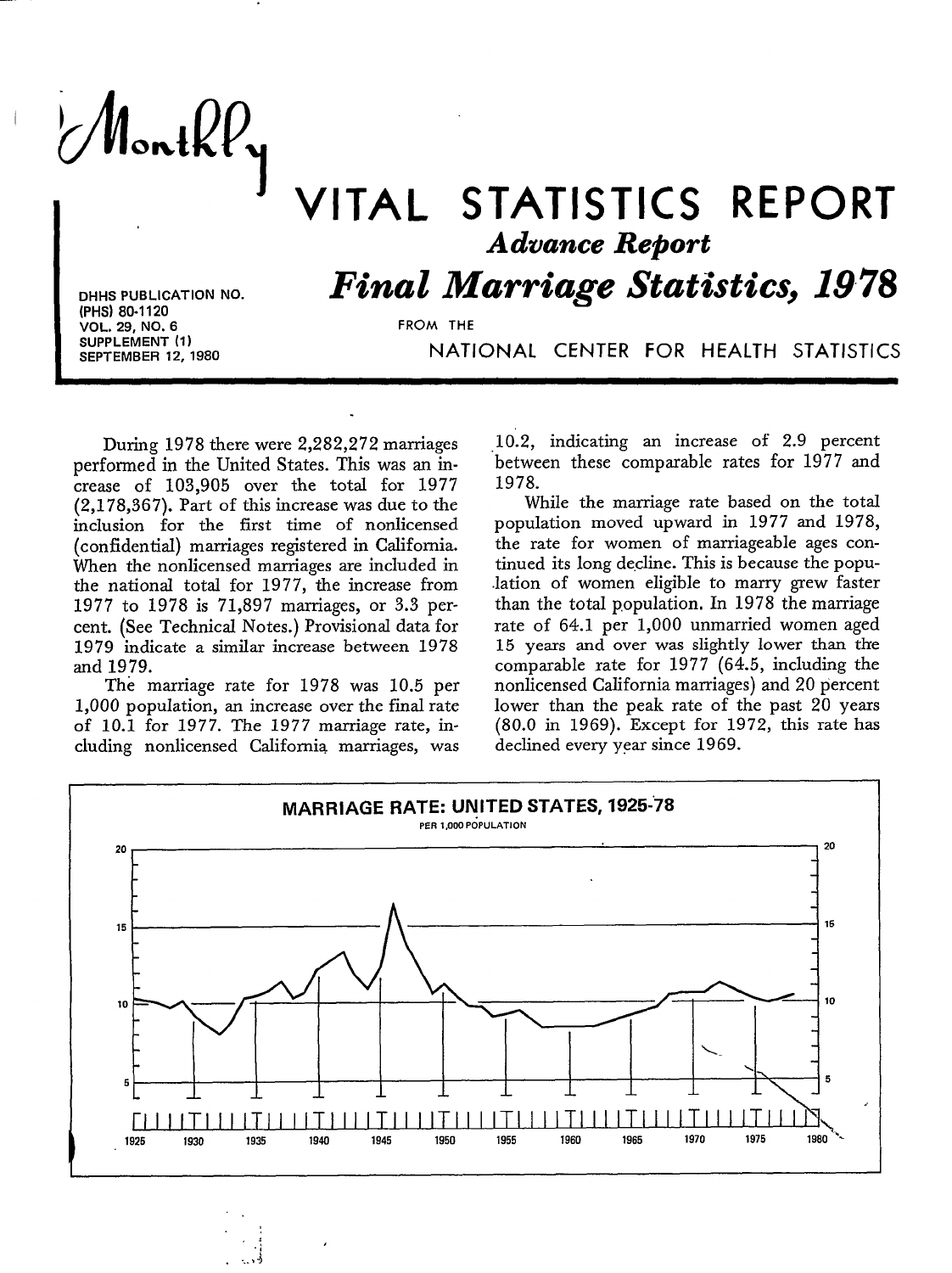In 1978 the marriage rates per 1,000 population increased in every region and division of the United States. Rates. increased in 33 States and the District of Columbia, declined in only 6 States, and remained the same in 11 States. The usuaI regional variation occurred, with the highest rate in the West (12.5) and lowest rate in the Northeast Region (7.8).

Marriage rates by age, sex, and previous marital status are based on data from a sample of marriage certificates from the marriageregistration area (MRA), which has included 41 States and the District of Columbia since 1971. In 1977-78 all marriage rates based on data from the MRA exclude data for Iowa, because Iowa did not require reporting of previous marital status in those years. In addition, all statistics based on data for the MRA exclude nonlicensed marriages registered in California, as described in the Technical Notes.

For the MRA in 1978 the first-marriage rate for women was 62.1 per 1,000 single (nevermarried) women, about 20 percent higher than the rate for single men (51.9 per 1,000). In contrast, the remarriage rate for previously married men was 121.8 per 1,000, about 3 times the rate for previously married women (40.0 per 1,000). The largest sex differential in marriage rates was between previously widowed men and women, with the remarriage rate for widowers (32.7 per 1,000) almost 5 times the rate for widows (7.1 per 1,000). The differential in remarriage rates for previously divorced men and women was considerably smaller, with the rate for men (168.6 per 1,000) only about threefifths greater than that for women (105.0 per 1,000). Similar differentials have held for the MRA over the last few years.

In the MRA during 1978 there was a continuation of the general decline that has occurred in the marriage rate for each marital status group since the early 1970's or before. Between 1977 and 1978 the first-marriage rate declined by 2 to 6 percent for single men and women in the age groups 14-17 years, 18-19 years, and 20-24 years. Even larger declines (7 to 13 percent) occurred for single women aged 30-34 years, 35-44 years, and 45-64 years; and for single men aged 45-64 years. In 1978, first-marriage rates increased only for single women aged 25-29 years and for single men aged 30-34 years, and these increase were very small (about 1 percent).

Between  $1977$  and  $1978$ , declines of 10 percent or more occurred in the remarriage rates of divorced men and women aged 14-24 years. There were more moderate declines for divorced men and women in the age group 25-44 years. For widowed men and women in the MRA, remarriage rates for 1978 showed declines in all three age groups-14-44 years, 45-64 years, and 65 years and over–with the largest declines (over 10 percent) being recorded for the last age group.

Remarriages comprise an increasing proportion of dl marriages. In the MRA between 1971 and  $1978$  the percent of marriages involving previously married brides increased from 24 to 32 percent. A slightly larger increase occurred for men, with the percent of marriages involving previously married grooms increasing from 25 to 34 percent. These figures assume that the marriages for which marriage order was not stated were distributed the same as those for which it was stated.

Recent declines in first marriage rates were accompanied by arise in the age at first marriage, and this rise continued in 1978. Between 1972 and 1978 the median age at first marriage for single women increased almost a whole year, from 20.5 years to 21.4 years. Over this same period, the increase in median age at first marriage for single men was slightly smaller, rising from 22.4 to 23.2 years.

For previously divorced brides and grooms the median age at remarriage increased slightly in 1978, to 30.5 years for brides and 33.8 years for grooms. The only declines in median age at marriage occurred for previously widowed brides and grooms. For widows the median age at remarriage declined from 53.1 years in 1977 to 52.6 years in 1978, while for widowers the median age declined from 60.1 to 59.7 years.

The statistics for the MRA presented in this report are based on sample data and consequently are subject to sampling variability as well as other sources of error. Further discussion of sampling variability appears in the Technical Notes.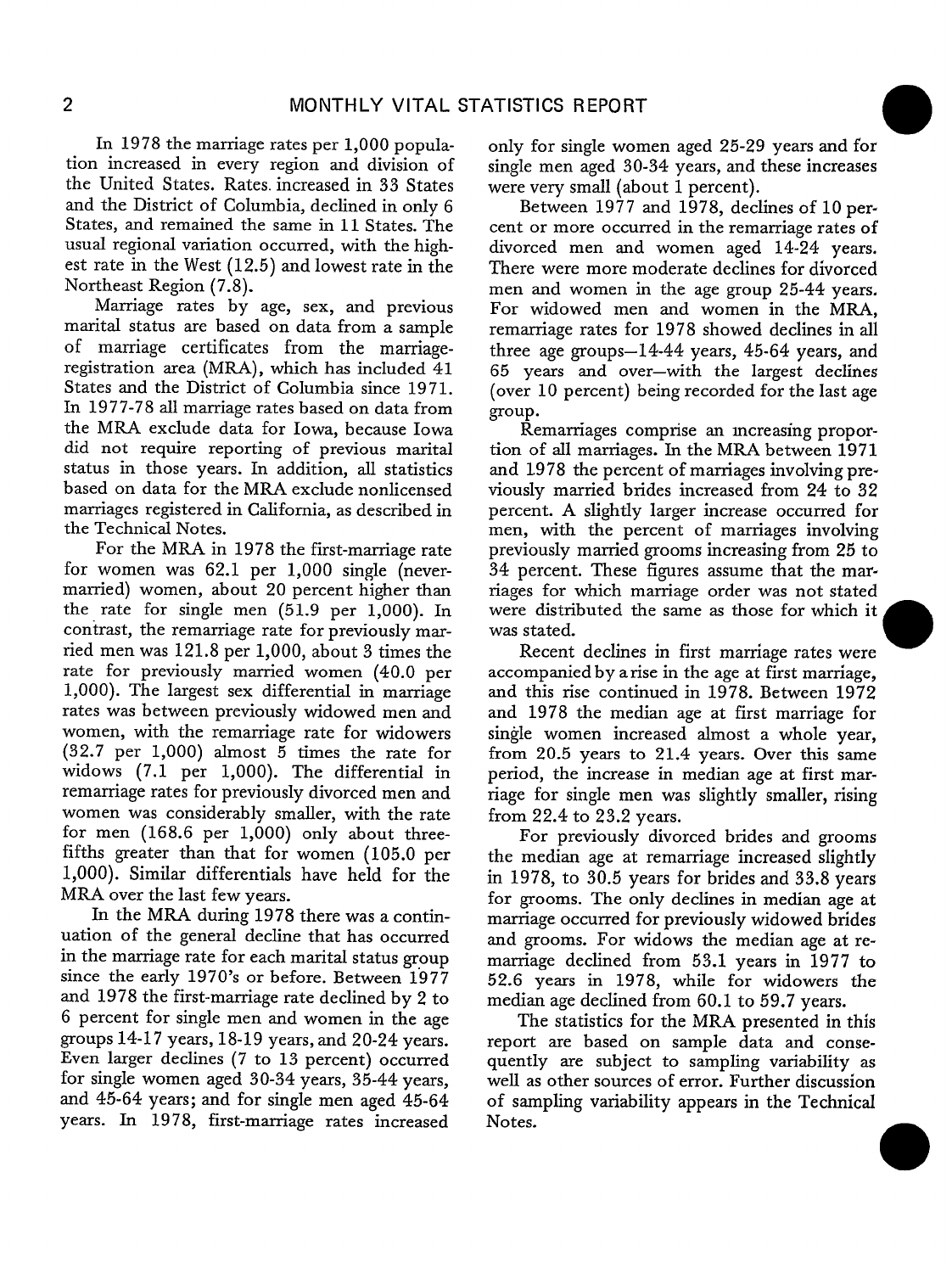### **MONTHLY VITAL STATISTICS REPORT 3**

 $\bullet$ 

## Table 1. MARRIAGES AND MARRIAGE RATES: UNITED STATES, 1958-78

[Data refer only to events occurring within the United States. Alaska included beginning 1959 and Hawaii beginning 1960]

|      |           | Rate per $1,000^{1} -$ |                                                   |                                   |  |  |  |
|------|-----------|------------------------|---------------------------------------------------|-----------------------------------|--|--|--|
| Year | Number    | Total<br>population    | <b>Unmarried</b><br>women<br>15 years<br>and over | Unmarried<br>women<br>15-44 years |  |  |  |
|      | 2,282,272 | 10.5                   | 64.1                                              | 109.1                             |  |  |  |
|      | 2,178,367 | 10.1                   | 63.6                                              | 109.8                             |  |  |  |
|      | 2,154,807 | 10.0                   | 65.2                                              | 113.4                             |  |  |  |
|      | 2,152,662 | 10.1                   | 66.9                                              | 118.5                             |  |  |  |
|      | 2,229,667 | 10.5                   | 72.0                                              | 128.4                             |  |  |  |
|      | 2,284,108 | 10.9                   | 76.0                                              | 137.3                             |  |  |  |
|      | 2,282,154 | 11.0                   | 77.9                                              | 141.3                             |  |  |  |
|      | 2,190,481 | 10.6                   | 76.2                                              | 138.9                             |  |  |  |
|      | 2,158,802 | 10.6                   | 76.5                                              | 140.2                             |  |  |  |
|      | 2,145,000 | 10.6                   | 80.0                                              | 149.1                             |  |  |  |
|      | 2,069,000 | 10.4                   | 79.1                                              | 147.2                             |  |  |  |
|      | 1,927,000 | 9.7                    | 76.4                                              | 145.2                             |  |  |  |
|      | 1,857,000 | 9.5                    | 75.6                                              | 145.1                             |  |  |  |
|      | 1,800,000 | 9.3                    | 75.0                                              | 144.3                             |  |  |  |
|      | 1,725,000 | 9.0                    | 74.6                                              | 146.2                             |  |  |  |
|      | 1,654,000 | 8.8                    | 73.4                                              | 143.3                             |  |  |  |
|      | 1,577,000 | 8.5                    | 71.2                                              | 138.4                             |  |  |  |
|      | 1,548,000 | 8.5                    | 72.2                                              | 145.4                             |  |  |  |
|      | 1,523,000 | 8.5                    | 73.5                                              | 148.0                             |  |  |  |
|      | 1,494,000 | 8.5                    | 73.6                                              | 149.8                             |  |  |  |
|      | 1,451,000 | 8.4                    | 72.0                                              | 146.3                             |  |  |  |

<sup>1</sup> Data are based on population enumerated as of April 1 for 1960 and 1970 and estimated as of July 1 for all other years.<br><sup>2</sup> Data include 37,462 nonlicensed marriages registered in California: see Technical Notes.

 $\ddot{\phantom{a}}$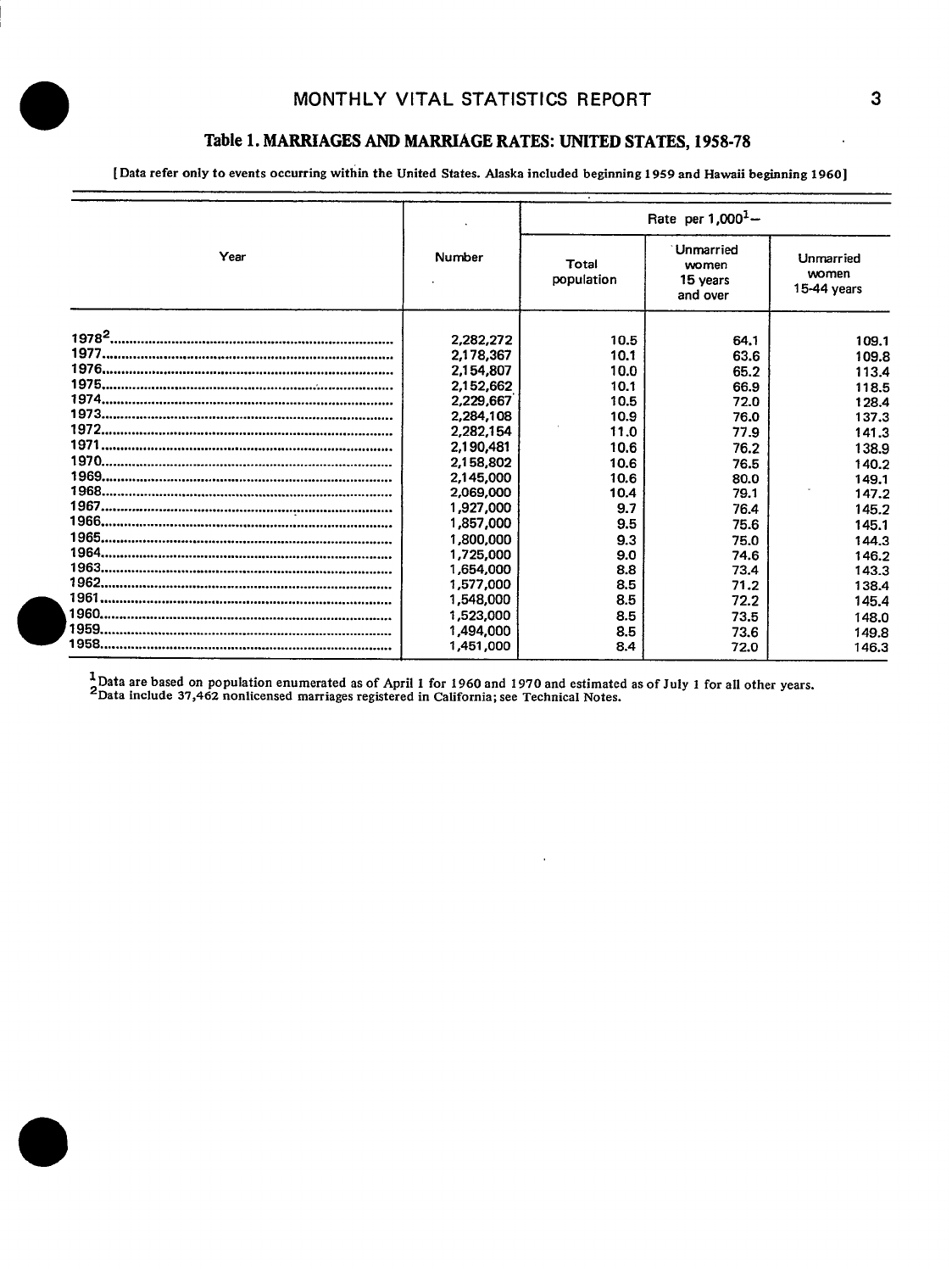#### **Table 2. MARRIAGES AND MARRIAGERATES: UNITEDSTATES,EACHREGION,DMSION, AND STATE, 1976-78**

[By place of occurrence. Data are counts of marriages performed except as noted. Rates per 1,000 population in each area, estimated as of July 1]

| and State                      |                      |           |           |              | Rate  |      | Region, division                 |                  | Number              |                     |              | Rate         |                    |
|--------------------------------|----------------------|-----------|-----------|--------------|-------|------|----------------------------------|------------------|---------------------|---------------------|--------------|--------------|--------------------|
|                                | 1978                 | 1977      | 1976      | 1978         | 1977  | 1976 | and State                        | 1978             | 1977                | 1976                | 1978         | 1977         | 1976               |
| United States                  | 12,282,272           | 2,178,367 | 2,154,807 | 110.5        | 10.1  | 10.0 | West North Central:<br>Minnesota | 33,480           | 33.038              | <sup>3</sup> 32.034 | 8.3          | 8.3          | 38.1               |
| Northeast                      | 382,201              | 372,666   | 374.297   | 7.8          | 7.6   | 7.6  | lowa<br>Missouri                 | 28,030<br>52,878 | 26,419<br>52,100    | 25,727<br>51.070    | 9.6<br>10.9  | 9.2<br>10.9  | 9.0<br>10.7        |
| North Central                  | 562,612              | 552,000   | 544,351   | 9.7          | 9.5   | 9.4  | North Dakota                     | 5.651            | 5,668               | 5,650               | 8.7          | 8.7          | 8.8                |
| South                          | 832,840              | 805,281   | 792,837   | 11.8         | 11.5  | 11.5 | South Dakota                     | 10,638           | 10,359              | 10.781              | 15.4         | 15.0         | 15.7               |
| West                           | <sup>1</sup> 504.619 | 448,420   | 443,322   | 112.5        | 11.4  | 11.5 | Nebraska                         | 13,711           | 13,387              | 13,431              | 8.7          | 8.6          | 8.6                |
|                                |                      |           |           |              |       |      | Kansas                           | 23,975           | 23,673              | 23,559              | 10.2         | 10.2         | 10.2               |
|                                |                      |           |           |              |       |      | South Atlantic:                  |                  |                     |                     |              |              |                    |
| Northeast:                     |                      |           |           |              |       |      | Delaware                         | 4.322            | 3,993               | 3.943               | 7.4          | 6.9          | 6.8                |
| New England<br>Middle Atlantic | 99,742               | 97,317    | 95,596    | 8.1          | 7.9   | 7.8  | Maryland                         | 45,029           | 45,109              | 44,616              | 10.9         | 10.9         | 10.8               |
|                                | 282,459              | 275,349   | 278,701   | 7.7          | 7.4   | 7.5  | District of Columbia<br>Virginia | 4,624<br>58,967  | 4,640<br>57,778     | 4,611<br>56,469     | 6.9<br>11.4  | 6.7<br>11.3  | 6.6<br>11.2        |
| North Central:                 |                      |           |           |              |       |      | West Virginia                    | 17,275           | 17,484              | 17,229              | 9.3          | 9.4          | 9.5                |
| East North Central             | 394,249              | 387,356   | 382.099   | 9.6          | 9.4   | 9.3  | North Carolina                   | 43,852           | 43.490              | 42,475              | 7.9          | 7.9          | 7.8                |
| West North Central             | 168,363              | 164,644   | 162,252   | 9.9          | 9.8   | 9.7  | South Carolina                   | 52,960           | 51,314              | 50,698              | 18.2         | 17.8         | 17.8               |
|                                |                      |           |           |              |       |      | Georgia                          | 68,171           | 67,388              | 65,950              | 13,4         | 13.3         | 13.3               |
| South:                         |                      |           |           |              |       |      | Florida                          | 95,327           | 89,594              | 86,143              | 11.0         | 10.6         | 10.2               |
| South Atlantic                 | 390,527              | 380,790   | 372,134   | 11.3         | 11.1  | 10.9 |                                  |                  |                     |                     |              |              |                    |
| East South Central             | 2165,830             | 2160,109  | 159,488   | $^{2}11.9$   | 211.6 | 11.7 | <b>East South Central:</b>       |                  |                     |                     |              |              |                    |
| West South Central             | 276,483              | 264,382   | 261,215   | 12.5         | 12.2  | 12,3 | Kentucky                         | 233,301          | <sup>2</sup> 32,245 | 32,931              | $^{29.5}$    | $2g_{,3}$    | 9.6                |
|                                |                      |           |           |              |       |      | Tennessee                        | 57,529           | 55,327              | 53,270              | 13.3         | 12.9         | 12.6               |
| West:                          |                      |           |           |              |       |      | Alabama                          | 47,720           | 45,694              | 46,515              | 12.8         | 12.4         | 12,7               |
| Mountain                       | 234.451<br>1270,168  | 219,457   | 216,208   | 22.6<br>19.0 | 21.9  | 22.0 | Mississippi                      | 27,280           | 26,843              | 26,772              | 11.3         | 11.2         | 11.4               |
| Pacific                        |                      | 228,963   | 227,114   |              | 7.8   | 7.9  | West South Central:              |                  |                     |                     |              |              |                    |
|                                |                      |           |           |              |       |      | Arkansas                         | 25,096           | 24.028              | 24,913              | 11.6         | 11.2         | 11.8               |
|                                |                      |           |           |              |       |      | Louisiana                        | 39.877           | 38,645              | 37,999              | 10.0         | 9.9          | 9.9                |
|                                |                      |           |           |              |       |      | Oklahoma                         | 43,683           | 42,133              | 40,983              | 15.4         | 15.0         | 14.8               |
| New England:                   |                      |           |           |              |       |      | <b>Texas</b>                     | 167,827          | 159,576             | 157,320             | 12.9         | 12.4         | 12.6               |
| Maine                          | 11,658               | 11,446    | 11,302    | 10.7         | 10.5  | 10.6 |                                  |                  |                     |                     |              |              |                    |
| New Hampshire                  | 9,120                | 8.902     | 8,550     | 10.5         | 10.5  | 10.4 | Mountain:                        |                  |                     |                     |              |              |                    |
| Vermont                        | 4,804                | 4,774     | 4,396     | 9.9          | 9.9   | 9.2  | Montana                          | 8,136            | 7,547               | 7,390               | 10.4         | 9.9          | 9.8                |
| Massachusetts                  | 42.882               | 41.947    | 41,501    | 7.4          | 7.3   | 7.1  | Idaho                            | 13,570           | 13.691              | 13.104              | 15.4         | 16.0         | 15.8               |
| Rhode Island                   | 7,277                | 7,114     | 6,905     | 7.8          | 7.6   | 7.4  | Wyoming                          | 6,298            | 6,012               | 5,862               | 14.8         | 14.8         | 15.0               |
| Connecticut                    | 24,001               | 23,134    | 22,942    | 7.7          | 7.4   | 7.4  | Colorado                         | 31,129           | 30,063              | 28.601              | 11.5         | 11.5         | 11,1               |
| Middle Atlantic:               |                      |           |           |              |       |      | New Mexico <sup>4</sup>          | 16,582           | 16.385              | 15,616              | 13.6         | 13.8         | 13.4               |
| New York                       | 136,784              | 133,830   | 136,968   | 7.7          | 7.5   | 7.6  | Arizona<br>Utah                  | 27,725<br>16,365 | 26.955<br>15,098    | 26.534<br>14.693    | 11.7<br>12.4 | 11.7<br>11.9 | 11.7<br>12.0       |
| New Jersey                     | 52,993               | 50.677    | 51,291    | 7.2          | 6.9   | 7.0  | Nevada                           | 114,646          | 103,706 f           | 104,408             | 172.1        | 163.8        | <sup>4</sup> 171.2 |
| Pennsylvania                   | 92,682               | 90.842    | 90.442    | 7.9          | 7.7   | 7.6  |                                  |                  |                     |                     |              |              |                    |
|                                |                      |           |           |              |       |      | Pacific:                         |                  |                     |                     |              |              |                    |
| <b>East North Central:</b>     |                      |           |           |              |       |      | Washington                       | 45,210           | 43,835              | 41,986              | 11.9         | 12.0         | 11.6               |
| Ohio                           | 103,754              | 99,352    | 96,776    | 9.7          | 9.3   | 9.1  | Oregon                           | 21,055           | 20,303              | 19,182              | 8.6          | 8.5          | 8.2                |
| Indiana                        | 58,050               | 56,424    | 55,699    | 10.8         | 10.6  | 10.5 | California                       | 188,056          | 149,416             | 151,284             | 18.4         | 6.8          | 7.0                |
| Illinois                       | 105,923              | 108,100   | 110,847   | 9.4          | 9.6   | 9.9  |                                  |                  |                     |                     |              |              |                    |
| Michigan                       | 88,333               | 86,038    | 82,753    | 9.6          | 9.4   | 9.1  | Alaska                           | 5,111            | 5,143               | 4.893               | 12.4         | 12.6         | 12.8               |
| Wisconsin                      | 38,189               | 37,392    | 36,024    | 8.2          | 8.0   | 7.8  | Hawaii                           | 10.736           | 10.266              | 9.769               | 11.9         | 11.5         | 11.0               |

<sup>1</sup> Figure includes 37,462 nonlicensed marriages registered in California; see Technical Notes.<br><sup>2</sup>Data are incomplete.<br><sup>3</sup>Data are estimated.<br><sup>4</sup>Marriage licenses issued.

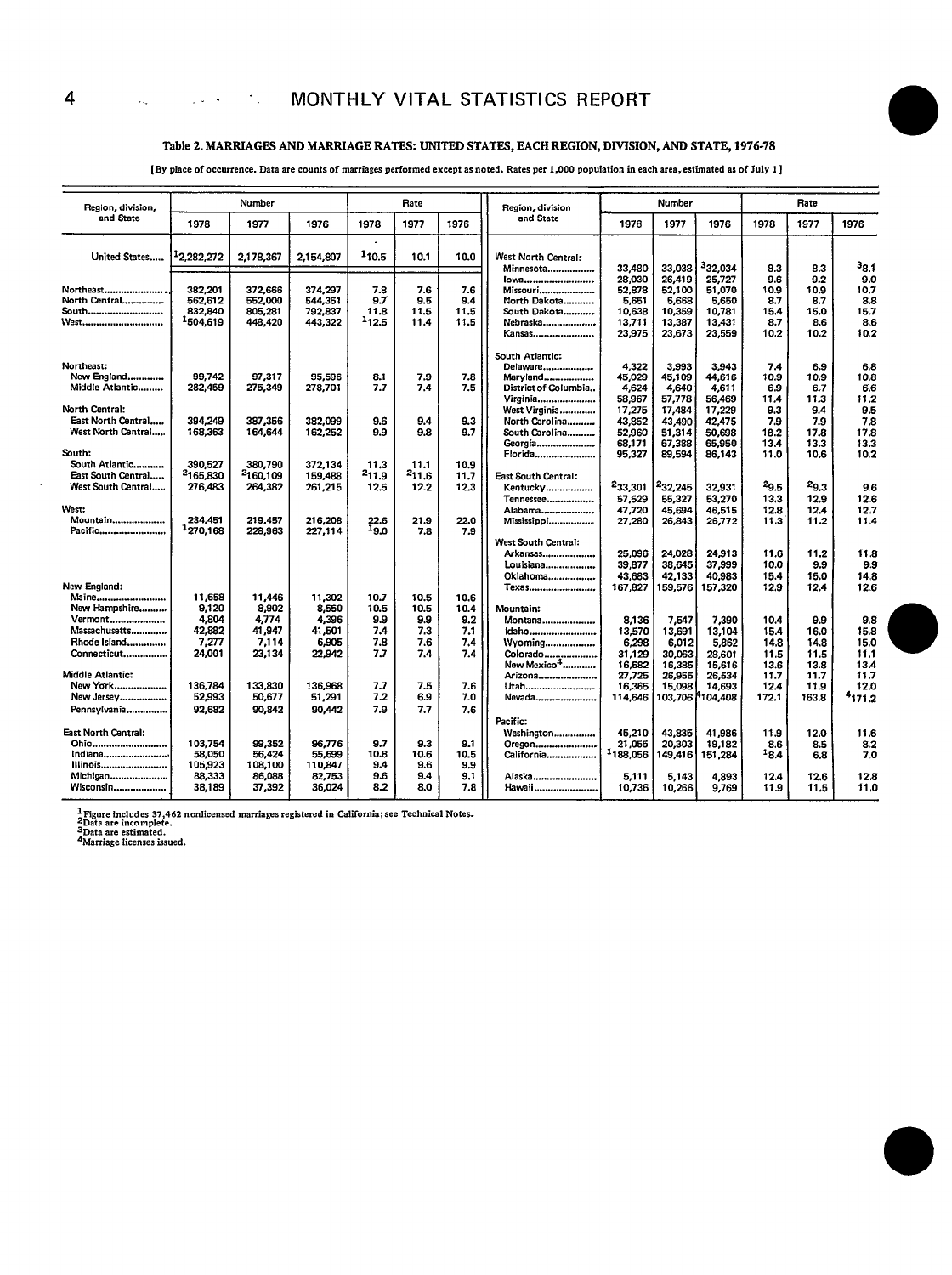## **MONTHLY VITAL STATISTICS REPORT 5**

#### Table 3. MARRIAGES AND MARRIAGE RATES BY AGE AND PREVIOUS MARITAL STATUS OF WOMENAND MEN: MARRIAGE-REGISTRATION AREA? 1977-78

[By place of occurrence. Based on sample data. Rates per 1,000 population in specified group, estimated as of July 1 of each year.<br>Figures for age not stated are distributed ]

|                                 |           | Women               |                   |          |           | Men                 |                   |       |
|---------------------------------|-----------|---------------------|-------------------|----------|-----------|---------------------|-------------------|-------|
| Age and previous marital status |           | Number <sup>2</sup> | Rate <sup>3</sup> |          |           | Number <sup>2</sup> | Rate <sup>3</sup> |       |
|                                 | 1978      | 1977                | 1978              | 1977     | 1978      | 1977                | 1978              | 1977  |
|                                 |           |                     |                   |          |           |                     |                   |       |
| <b>ALL MARRIAGES</b>            |           |                     |                   |          |           |                     |                   |       |
|                                 | 1,765,945 | 1,723,845           | 53.3              | 53.7     | 1,765,945 | 1,723,845           | 64.9              | 65.1  |
|                                 | 121,570   | 130,817             | 17.7              | 18.9     | 19,396    | 21,164              | 2.7               | 2.9   |
|                                 | 303,354   | 312,969             | 99.2              | 103.6    | 156,480   | 164,834             | 45.0              | 47.6  |
|                                 | 656,599   | 636,551             | 136.0             | 140.1    | 659,809   | 654,068             | 112.2             | 115.4 |
|                                 | 573,537   | 530,259             | 102.3             | 104.8    | 764,214   | 717,432             | 134.5             | 138.3 |
|                                 | 298,860   | 276,064             | 137.0             | 139.3    | 390,797   | 373,291             | 146.2             | 150.8 |
|                                 | 145,218   | 131,994             | 103.0             | $-105.4$ | 195,940   | 181,132             | 136.9             | 143.4 |
|                                 | 129,459   | 122,201             | 64.2              | 66.9     | 177,477   | 163,009             | 112.6             | 112.5 |
|                                 | 95,546    | 96,489              | 19.1              | 19.4     | 136,950   | 135,626             | 50.6              | 50.8  |
|                                 | 15,339    | 16,760              | 2.0               | 2.2      | 29,096    | 30,721              | 13.2              | 14.2  |
| <b>FIRST MARRIAGES</b>          |           |                     |                   |          |           |                     |                   |       |
|                                 | 1,174,259 | 1,146,519           | 62.1              | 62.7     | 1,143,644 | 1,117,626           | 51.9              | 52.0  |
|                                 |           |                     |                   |          |           |                     |                   |       |
|                                 | 117,218   | 126,022             | 17.3              | 18.4     | 18,999    | 20,280              | 2.7               | 2.8   |
|                                 | 284,399   | 292,102             | 95.6              | 99.6     | 150,454   | 158,679             | 44.3              | 46.7  |
|                                 | 547,522   | 524.452             | 123.0             | 125.6    | 592,417   | 584,790             | 105.2             | 107.7 |
|                                 | 216,259   | 194,511             | 77.1              | 78.6     | 367,491   | 338,458             | 91.1              | 91.9  |
|                                 | 159,564   | 142,429             | 106.7             | 105.7    | 262,307   | 244,475             | 118.5             | 119.3 |
|                                 | 38,827    | 34,706              | 60.0              | 64.3     | 73,166    | 64,759              | 76.8              | 76.0  |
|                                 | 17,868    | 17,376              | 27.0              | 29.6     | 32,018    | 29,224              | 37.0              | 37.3  |
|                                 | 8,025     | 8,528               | 7.9               | 8.6      | 12,859    | 13,981              | 10.3              | 11.8  |
|                                 | 836       | 904                 | 1.0               | 1.0      | 1,424     | 1,438               | 2.5               | 2.5   |
| <b>REMARRIAGES</b>              |           |                     |                   |          |           |                     |                   |       |
|                                 | 547,979   | 531,823             | 40.0              | 40.0     | 580,568   | 562,470             | 121.8             | 122.4 |
|                                 | 10,484    | 11,555              |                   |          | 1,267     | 1,608               |                   |       |
|                                 | 91,112    | 92,624              | 321.5             | 323.5    | 48,508    | 48,572              | 336.3             | 361.0 |
|                                 | 346,219   | 325,616             | 126.8             | 129.0    | 381,785   | 363,887             | 242.4             | 253.4 |
|                                 | 133,067   | 127,848             | 202.5             | 209.6    | 119,666   | 119,592             | 284.9             | 306.6 |
|                                 | 103,888   | 94,959              | 139.3             | 136.2    | 119,401   | 113,113             | 257.9             | 285.6 |
|                                 | 109,264   | 102,809             | 82.3              | 84.4     | 142,718   | 131,182             | 206.5             | 202.4 |
|                                 | 85,924    | 86,471              | 21.9              | 22.1     | 121,877   | 119,601             | 85.2              | 82.0  |
|                                 | 14,240    | 15,557              | 2.1               | 2.4      | 27,131    | 28,802              | 16.8              | 18.5  |
| Previously widowed <sup>4</sup> | 58,542    | 61,262              | 7.1               | 7.6      | 53,039    | 55,886              | 32.7              | 35.3  |
|                                 | 1,955     |                     |                   |          |           |                     |                   |       |
|                                 | 16,141    | 1,951               | 55.3              | 57.3     | 623       | 512                 | 146.1             | 159.3 |
|                                 | 30,273    | 16,557<br>31,169    | 13.6              | 14.0     | 7,996     | 8,090               |                   |       |
|                                 | 10,173    | 11,585              | 1.8               | 2.1      | 26,364    | 27,661              | 64.9              | 66.3  |
|                                 |           |                     |                   |          | 18,056    | 19,623              | 15.6              | 17.7  |

**See footnotes at end of table.**

 $\bullet$ 

 $\bullet$ 

 $\bullet$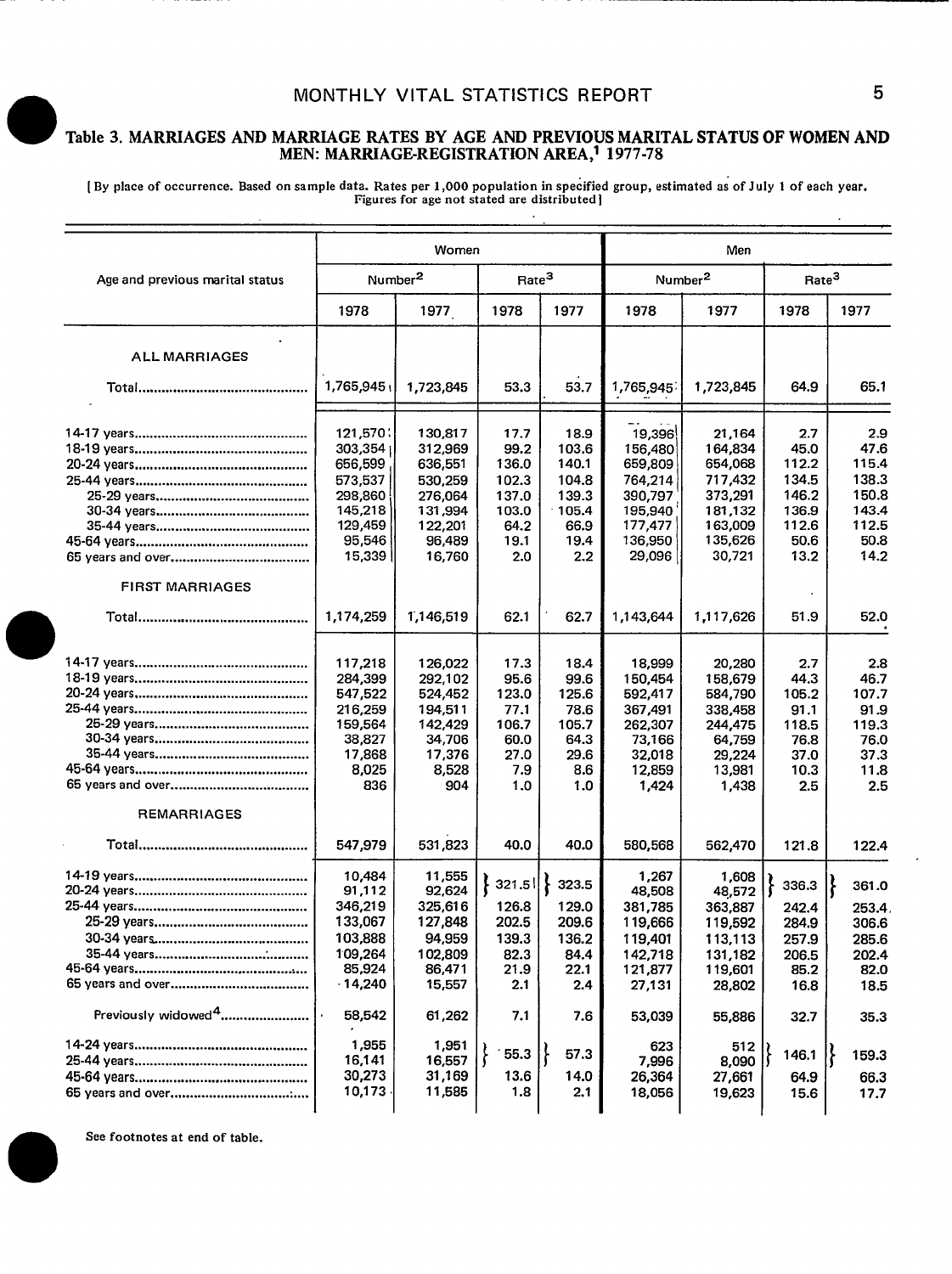# MONTHLY VITAL STATISTICS REPORT<br>Table 3. MARRIAGES AND MARRIAGE RATES BY AGE AND PREVIOUS MARITAL STATUS OF WOMEN AND MEN: MARRIAGE-REGISTRATION AREA,1 1977-78–Con

[By place of occurrence. Based on sample data. Rates for 1,000 population in specified group, estimated as of July 1 of each year. **Figures for age not atsted are distributed]**

|                                                  |                 |                         | Women             |                      | Men           |                     |                   |          |  |
|--------------------------------------------------|-----------------|-------------------------|-------------------|----------------------|---------------|---------------------|-------------------|----------|--|
| Age and previous marital status                  |                 | Number <sup>2</sup>     | Rate <sup>3</sup> |                      |               | Number <sup>2</sup> | Rate <sup>3</sup> |          |  |
|                                                  | 1978            | 1977                    | 1978              | 1977                 | 1978          | 1977                | 1978              | 1977     |  |
| REMARRIAGES-Con.                                 |                 | $\mathbf{z}=\mathbf{z}$ |                   |                      |               |                     |                   |          |  |
| Previously divorced <sup>4</sup><br>$\cdot$      | 405,619         | 390,829                 | 105.0             | 107.3                | 440,016       | 422,597             | 168.6             | 173.4    |  |
|                                                  | 8,763<br>74,047 | 9,645<br>76,489         | 313.7             | 347.3                | 972<br>39,301 | 1,339<br>39.367     | 307.4             | 347.9    |  |
|                                                  | 278,035         | 259,838                 | 134.4             | 137.3                | 316.145       | 302,007             | 236.6             | 252.9    |  |
|                                                  | 42,658          | 42,961                  | 35.6              | 35.6                 | 78.053        | 74,372              | 89.2              | 85.1     |  |
|                                                  | 2,116           | 1,896                   | 6.4               | 6.4                  | 5,545         | 5,512               | 20.8              | 21.9     |  |
| Not stated if widowed or divorced <sup>5</sup>   | 83,818          | 79,732                  | $\ddotsc$         | $\sim$ $\sim$ $\sim$ | 87,513        | 83,987              | $\cdots$          | $\cdots$ |  |
| NOT STATED IF PREVIOUSLY<br>MARRIED <sup>b</sup> | 43,707          | 45,503                  | $\cdots$          | $\cdots$             | 41,733        | 43,749              | $\cdot$           | .        |  |

1Data exclude 32,008 nonhcensed **marriages registered in California in 1977 and 37,462 registered in 1978.** SamPlin g errors of estimates and a description of the MRA appear in the Technical Notes.

2 Figures for first marriages and remarriages exclude data for Iowa; these data are included in Not stated if previously married.

 $3_{\text{Base}}$  populations exclude persons under 14 years of age. Rates for all marriages are based on the unmarried population: for first marriages, on the never-married population; and for remarriages, on the widowed and divorced populations. All rates exclude data for Iowa<br>4Data exclude remarriages in Michigan, Ohio, and South Carolina. 3Base populations exclude persons under 14 years of age. Rates for all marriages are based on the unmarried population; for first mar-<br>es, on the never-married population; and for remarriages, on the widowed and divorced p

**5Data** include all remarriages in Michigan, Ohio, and South Carolina.<br>**6Figures** are included in all marriages.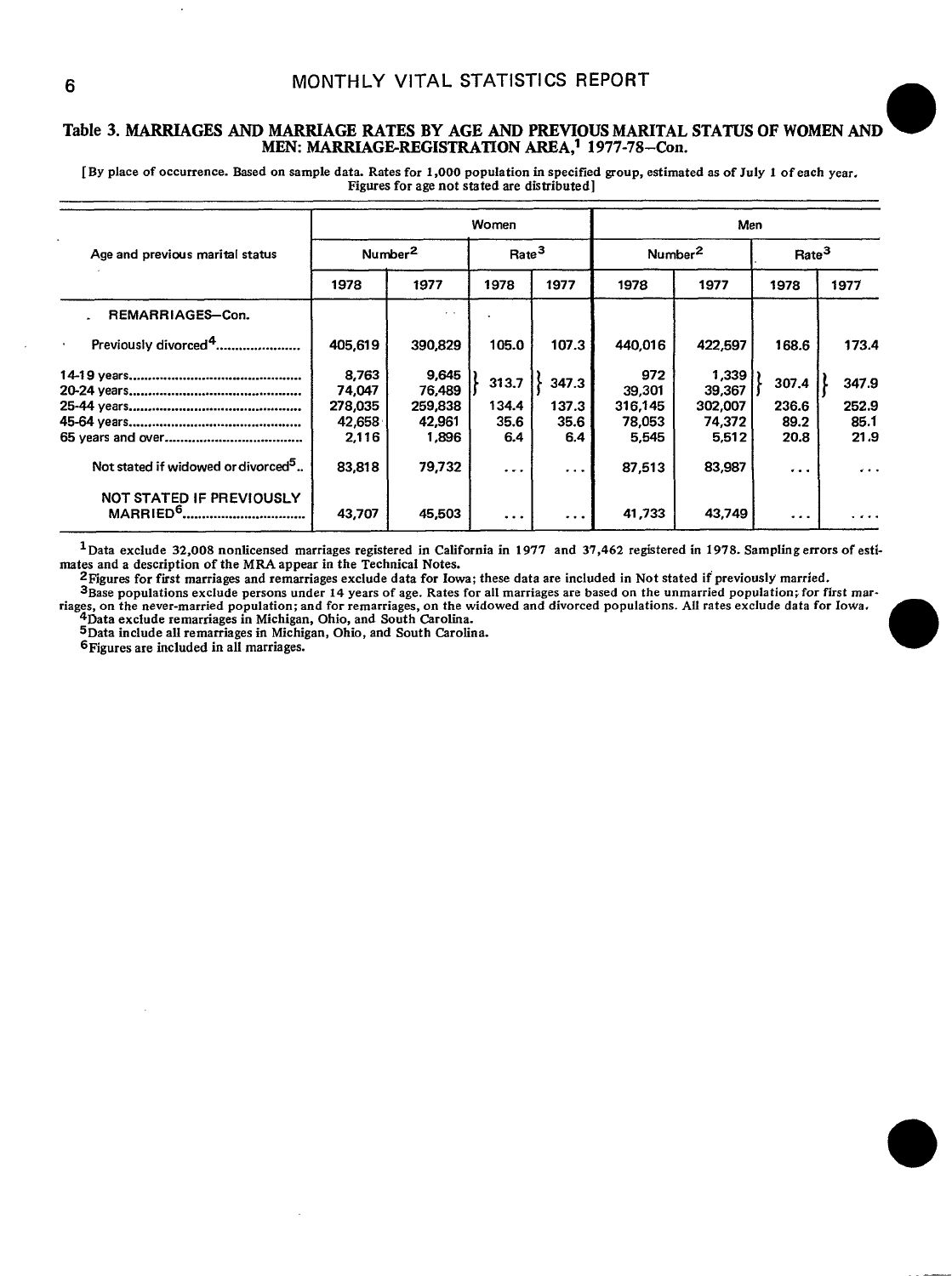#### Table 4. MEDIAN AGE OF BRIDE AND GROOM BY PREVIOUS MARITAL STATUS: MARRIAGE-REGISTRATION AREA,† 1963-78

[ **8ased on sampIe data. For a description of the Marriage-Registration Area, see Technical Notes I**

|                   |       |                   | Median age of bride |                                     |                                    | Median age of groom |                   |                 |                                     |                                    |  |
|-------------------|-------|-------------------|---------------------|-------------------------------------|------------------------------------|---------------------|-------------------|-----------------|-------------------------------------|------------------------------------|--|
| Year              | Total | First<br>marriage | Remar-<br>riage     | Previously<br>divorced <sup>2</sup> | Previously<br>widowed <sup>2</sup> | Total               | First<br>marriage | Remar-<br>riage | Previously<br>divorced <sup>2</sup> | Previously<br>widowed <sup>2</sup> |  |
| $19783$           | 23.2  | 21.4              | 31.5                | 30.5                                | 52.6                               | 25.5                | 23.2              | 35.1            | 33.8                                | 59.7                               |  |
| 1977 <sup>3</sup> | 22.9  | 21.1              | 31.4                | 30.2                                | $-53.1$                            | 25.2                | 23.0              | 34.9            | 33.6                                | 60.1                               |  |
| 1976              | 22.7  | 21.0              | 31.7                | 30.1                                | 53.0                               | 25.0                | 22.9              | 35.1            | 33.7                                | 60.0                               |  |
| 1975              | 22.4  | 20.8              | 32.0                | 30.2                                | 52.4                               | 24.7                | 22.7              | 35.5            | $-33.6$                             | 59.4                               |  |
| 1974              | 22.0  | 20.6              | 32.1                | 30.0                                | 51.9                               | 24.2                | 22.5              | 35.7            | 33.6                                | 59.2                               |  |
| 1973              | 21.9  | 20.6              | 32.3                | 30.2                                | 52.1                               | 24.1                | 22.5              | 36.3            | 33.9                                | 59.3                               |  |
| 1972              | 21.7  | 20.5              | 32.8                | 30.3                                | 51.4                               | 23.8                | 22.4              | 36.5            | 34.0                                | 59.1                               |  |
| 1971              | 21.7  | 20.5              | 32.9                | 30.2                                | 51.8                               | 23.7                | 22.5              | 36.9            | 34.1                                | 59.1                               |  |
| 1970              | 21.7  | 20.6              | 33.3                | 30.1                                | 51.2                               | 23.6                | 22.5              | 37.5            | 34.5                                | 58.7                               |  |
| 1969              | 21.6  | 20.6              | 33.8                | 30.4                                | 51.3                               | 23.5                | 22.4              | 38.2            | 34.7                                | 59.0                               |  |
| 1968              | 21.5  | 20.6              | 33.8                | 30.7 <sub>°</sub>                   | 50.6                               | 23.6                | 22.4              | 38.3            | 35.1                                | 57.9                               |  |
| 1967              | 21.4  | 20.5              | 35.0                | 31.3                                | 50.0                               | 23.8                | 22.6              | 39.1            | 35.5                                | 57.7                               |  |
| 1966              | 21.5  | 20.3              | 35.2                | 31.4                                | 50.2                               | 23.8                | 22.6              | 39.2            | 35.8                                | 57.9                               |  |
| 1965              | 21.4  | 20.4              | 35.5                | 31.7                                | 50.1                               | 23.6                | 22.5              | 39.6            | 36.0                                | 57.8                               |  |
| 1964              | 21.4  | 20.4              | 35.6                | 31.7                                | 50.3                               | 23.6                | 22.4              | 39.7            | 36.4                                | 58.0                               |  |
| 1963              | 21.3  | 20.3              | 35.6                | 31.8                                | 49.7                               | 23.7                | 22.5              | 39.8            | 36.3                                | 58.0                               |  |

 $\bullet$ 

 $\ddot{\phantom{a}}$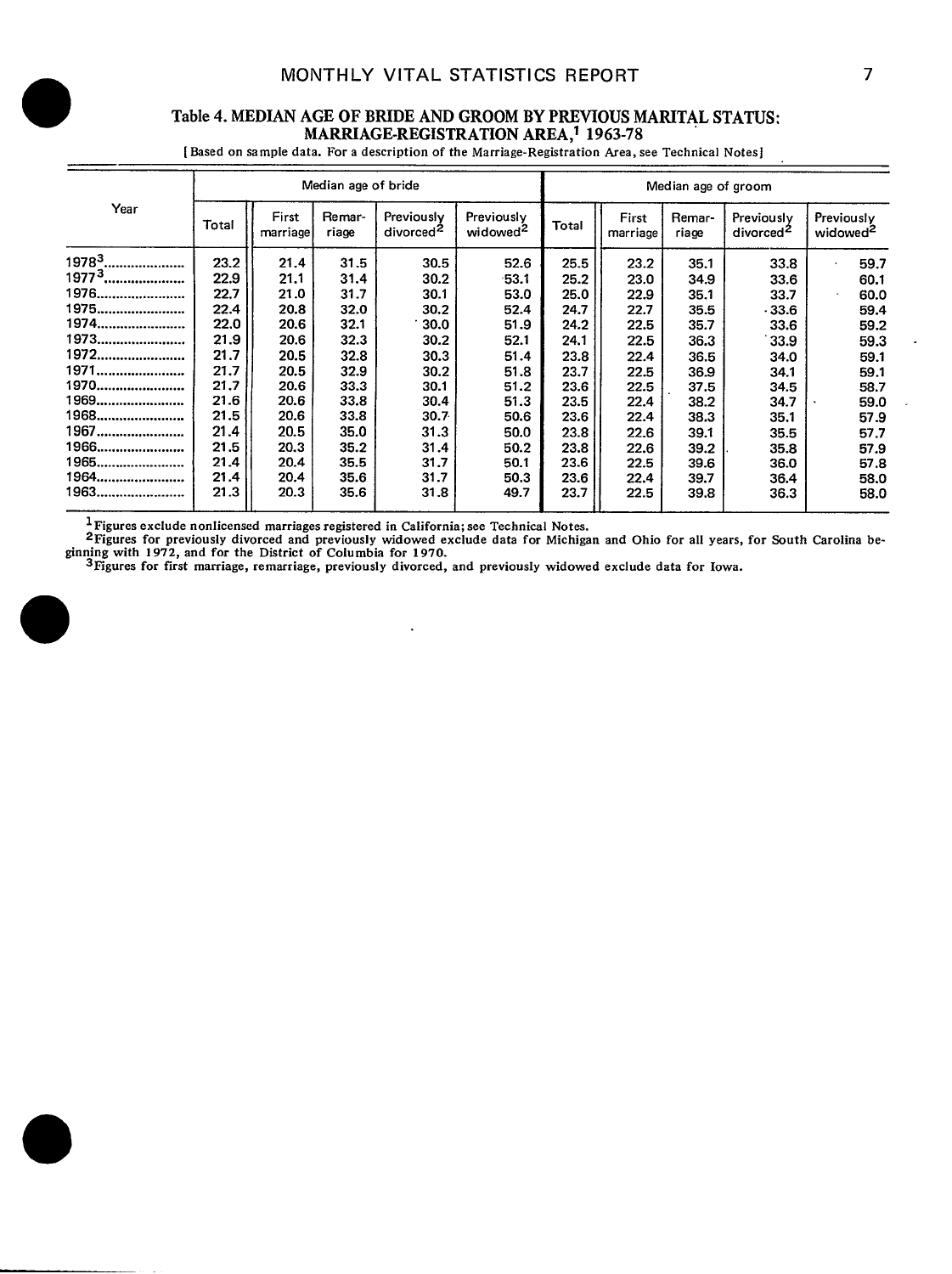#### **TECHNICAL NOTES**

#### **Placeand Time of Occurrence**

Marriages and marriage rates for States and other areas are by place of occurrence. Marriages are those performed during the calendar year. However, for some States shown in tabIe **2,** figures areby place and date the marriage license was issued. .

#### **Sources of Data**

Figures in tables 1 and 2 are based on totals reported by States and counties. All other figures in the tables are based on data tabulated from State-coded data tapes and from probability samples of records selected and coded in the National Center for Health Statistics (NCHS) from copies of the records sent in by States participating in the marriage-registration area (MRA). In 1977 and 1978 the MRA consisted of the District of Columbia and all except nine States–Arizona, Arkansas, Colorado, Nevada, New Mexico, North Dakota, Oklahoma, Texas, and Washington. Marriages performed in the MRA included 79 percent of the marriages registered in the United States in 1978.

#### **Nonlicensed (Confidential) Marriages for California**

Section 4213 of the California Civil Code allows unmarried couples who have been living together to be married confidentially without obtaining a marriage license or health certificate (which ordinarily requires a physician's examination and tests for syphilis and rubella). In March 1972 this section was amended to require county clerks to keep sealed records of these marriages and periodically to report the total number to the California State Department of Health Services. These records may not be opened to inspection without a court order on a showing of good cause.

Since reporting began, nonlicensed marriages have increased rapidly, totaling  $2,857$  in 1973; 10,555in 1974; 19,061 in 1975; 30,125 in 1976; 32,008 in 1977; and 37,462 in 1978. NCHS has not included the nonlicensed California marriages in marriage totals or rates for years prior to 1978. However, beginning with final statistics for 1978, these nonlicensed marriages are included in the national and geographic totals and rates.

Table I shows the number of marriages and marriage rates for the United States in 1973-77, including the reported number of nonlicensed California marriages. Similarly, table II shows the number of marriages and the marriage rate for 1973-77, including Cdifomia nonlicensed marriages, for the West Region, the Pacific Division, and for California.

#### **Table I. MARRIAGES AND MARRIAGE RATES,** INCLUDING NONUCENSED CALIFORNIA MAR-RIAGES: UNITED STATES, **1973-77**

[Data**refer to marriages occurring within the United States, including nonlicensed marriages registered in California. Rate are based on population estimated as of Jrrly 1 ]**

|       |           | Rate per 1,000-     |                                            |                                     |
|-------|-----------|---------------------|--------------------------------------------|-------------------------------------|
| Year  | Number    | Total<br>population | Unmarried<br>women<br>15 years<br>and over | Unmarried<br>women<br>$15-44$ years |
|       | ۰.        |                     |                                            |                                     |
| 1977  | 2,210,375 | 10.2                | 64.5                                       | 111.4                               |
| 1976. | 2.184,932 | 10.2                | 66.2                                       | 115.0                               |
| 1975  | 2,171,723 | 10.2                | 67.5                                       | 119.5                               |
| 1974  | 2,240,222 | 10.6                | 72.4                                       | 129.1                               |
| 1973. | 2,286,965 | 10.9                | 76.1                                       | 137.5                               |

#### **Marriage Sample**

Twelve States—Florida, Illinois, Maine, Missouri, Montana, Nebraska, New Hampshire, New York (except New York City), Rhode Island, South Carolina, Vermont, and Virginia-supplied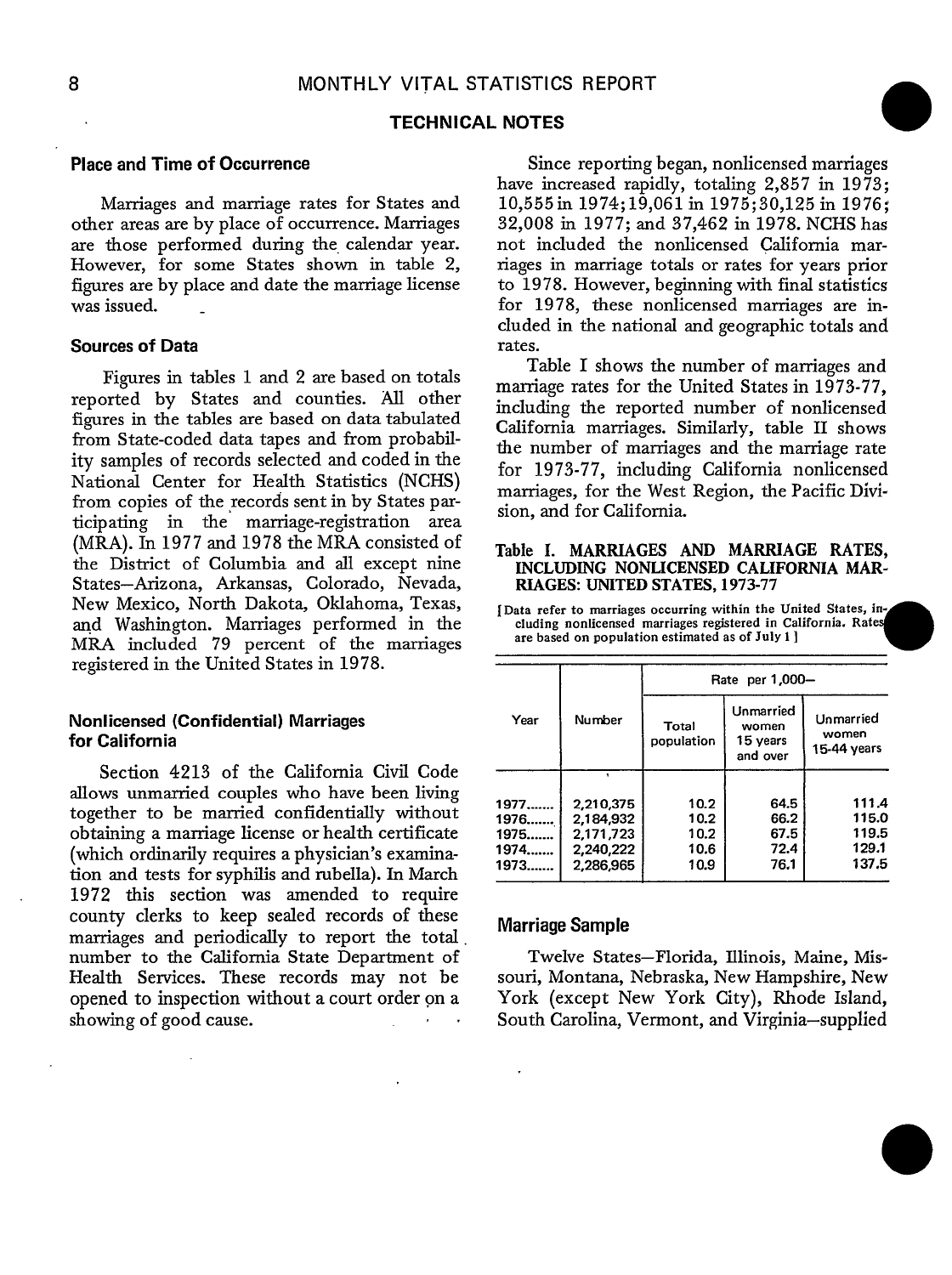#### Table II. MARRIAGES AND MARRIAGE RATES, IN-CLUDING NONLICENSED CALIFORNIA MAR-RIAGES: WEST REGION, PACIFIC.DIVISION, AND CALIFORNIA, 1973-77

—

—

[By place of occurrence.Data are counts of marriages performed, including nonlicensed marriages registered **in California. Rates per 1,000 population in each area, estimated as of July 1 ]**

| Area and year           | Number  | Rate |
|-------------------------|---------|------|
| <b>WEST REGION</b>      |         |      |
|                         | 480,428 | 12.2 |
|                         | 473,447 | 12.3 |
|                         | 461.454 | 12.2 |
|                         | 460.273 | 12.4 |
|                         | 458,589 | 12.5 |
| <b>PACIFIC DIVISION</b> |         |      |
|                         | 260,971 | 8.9  |
|                         | 257,239 | 9.0  |
|                         | 249,409 | 8.8  |
|                         | 246,619 | 8.9  |
|                         | 246.851 | 9.0  |
| <b>CALIFORNIA</b>       |         |      |
|                         | 181.424 | 8.3  |
|                         | 181,409 | 8.4  |
|                         | 173,873 | 8.2  |
|                         | 171,442 | 8.2  |
|                         | 172,177 | 8.4  |

State-coded data tapes of all their marriage records through the Cooperative Health Statistics System (CHSS), and 100 percent of these records were used by NCHS. For all other States in the MRA, records were sampled at different rates designed to give a sample of at least 2,500 for each State. All records were included in the sample for Alaska, Delaware, and the District of Columbia, where totals of less than 5,000 marriages had -been anticipated, and for New York City. One-half of all records were included from 3 **States,** one-fifth from 6 States, one-tenth from 10 States, and one-twentieth from 8 States. The

#### Table III. APPROXIMATE SAMPLING ERRORS OF ESTIMATED NUMBERS OF MARRIAGES SHOWN IN TABLE 3: MARRIAGE-REGISTRATION AREA, 1977-78.

[Based **on** data excluding nordicensed marriages registered **in California]**

| Percent of total MRA<br>marriages in subclass | 1978<br>sampling<br>error | 1977<br>sampling<br>error |
|-----------------------------------------------|---------------------------|---------------------------|
|                                               | 406                       | 401                       |
|                                               | 572                       | 565                       |
|                                               | 697                       | 688                       |
|                                               | 800                       | 790                       |
|                                               | 890                       | 879                       |
|                                               | 1,042                     | 1.029                     |
|                                               | 1,225                     | 1,210                     |
|                                               | 1.458                     | 1,440                     |
|                                               | 1,634                     | 1,614                     |
|                                               | 1.768                     | 1.747                     |
| 50                                            | 2.042                     | 2.017                     |

#### How to use the Sampling Error table

Total numbers **of MRA marriages in 1977 and 1978 (exclud**ing nonlicensed California marriages) were 1,723,845 and<br>1,765,945, respectively. For any estimate of marriage shown in **table 3, determine its ratio to total MRA marriages for the corresponding year. Then look in the appropriate row on the table of sampling errors for the percentage figures closest** *to* **the estimate to determine the sampling error for that year. For example, in 1978 there were an estimated 405,619 marriagea to women who had been previously divorced, or 23.0 percent of all 1978 MRA marriages. Since 23.0 percent is between 20 and 25 percent, the 1978 sampling error is between 1,634 and 1,768, or by interrrolation. about 1,714 marriages. Chances are about 68 out of 100 that the actual number of 1978 marriages to divorcees is between 403,905 and 407,333 (405,619 & 1,714).**

total sample size, including records supplied through CHSS, was 678,015 marriages. Sampling errors shown in table III are for frequencies which equal a specified percent of the total MRA marriages for either 1977 or 1978.

Nonlicensed marriages registered in California are not available for inclusion in the MRA marriage sample, because by California law the certificates for these marriages are retained as confidential records in the offices of the county clerks. The 5-percent sample of California mar-

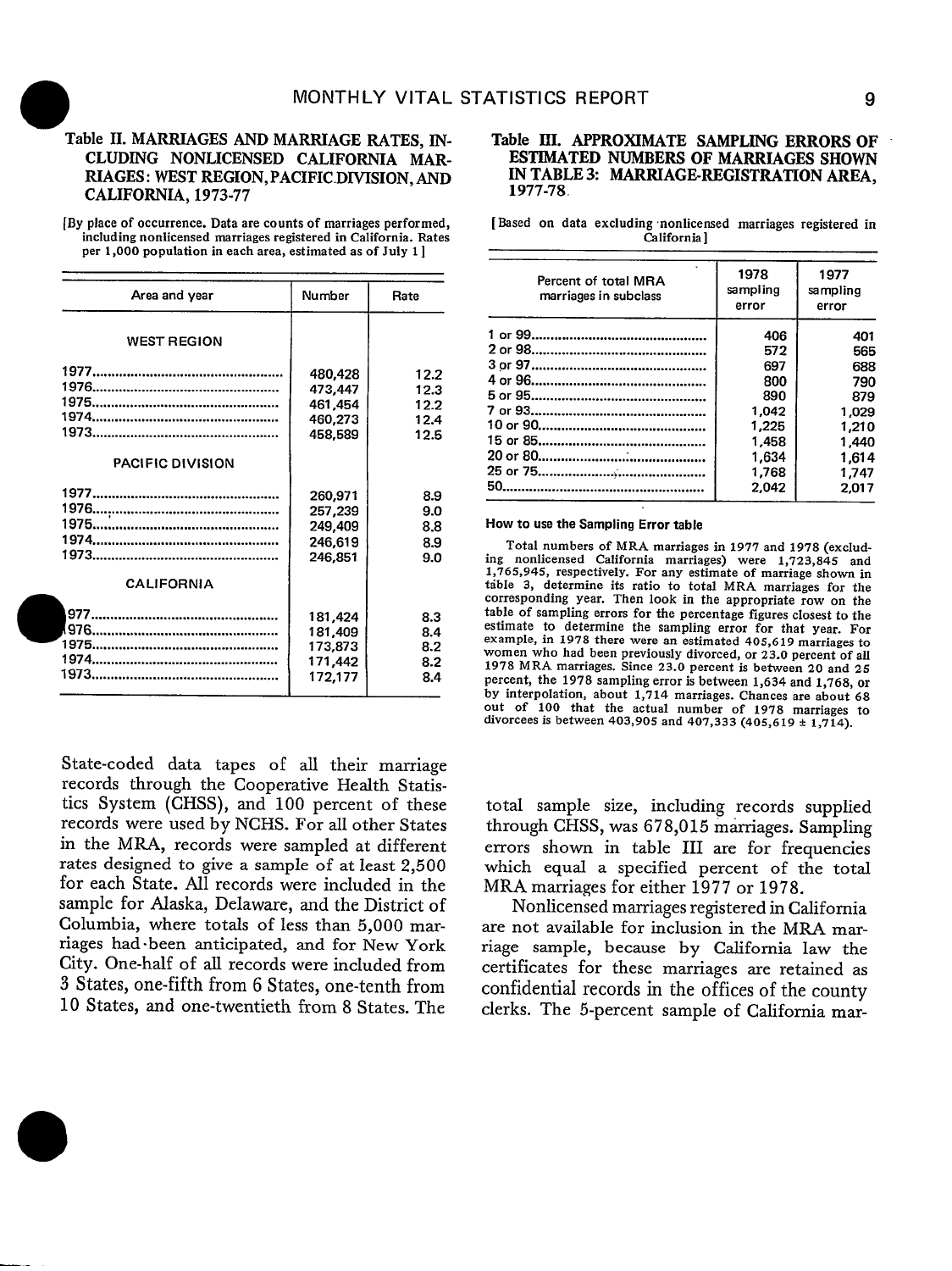riages for 1977 was drawn from 149,416 licensed marriages, and the 1978 sample was drawn from 150,594 licensed marriages. The corresponding weights for sample records were based on these totals. Since no information is available on the characteristics of persons obtaining nonlicensed marriages, no accurate estimate is available for measure of variations that occur by chance<br>the bias introduced in sample estimates by the between sample estimates and the actual quanthe bias introduced in sample estimates by the between sample estimates and the actual quan-<br>omission of these marriages. However, if the tity being estimated. Chances are about 68 out omission of these marriages. However, if the tity being estimated. Chances are about 68 out distribution of California nonlicensed marriages of 100 that an estimate would differ from the distribution of California nonlicensed marriages of 100 that an estimate would differ from the were the same as that of all licensed marriages, true value by less than the sampling error, and were the same as that of all licensed marriages, estimates shown in table 3 for 1978 would be estimates shown in table 3 for 1978 would be about 95 out of 100 that the difference would about 2.1 percent low.<br>be less than twice the sampling error.

#### **Sampling Errors**

All statistics for the MRA are estimates based on the systematic sample of marriages described above; therefore, these statistics are subject to sampling errors. A sampling error is a<br>measure of variations that occur by chance be less than twice the sampling error.

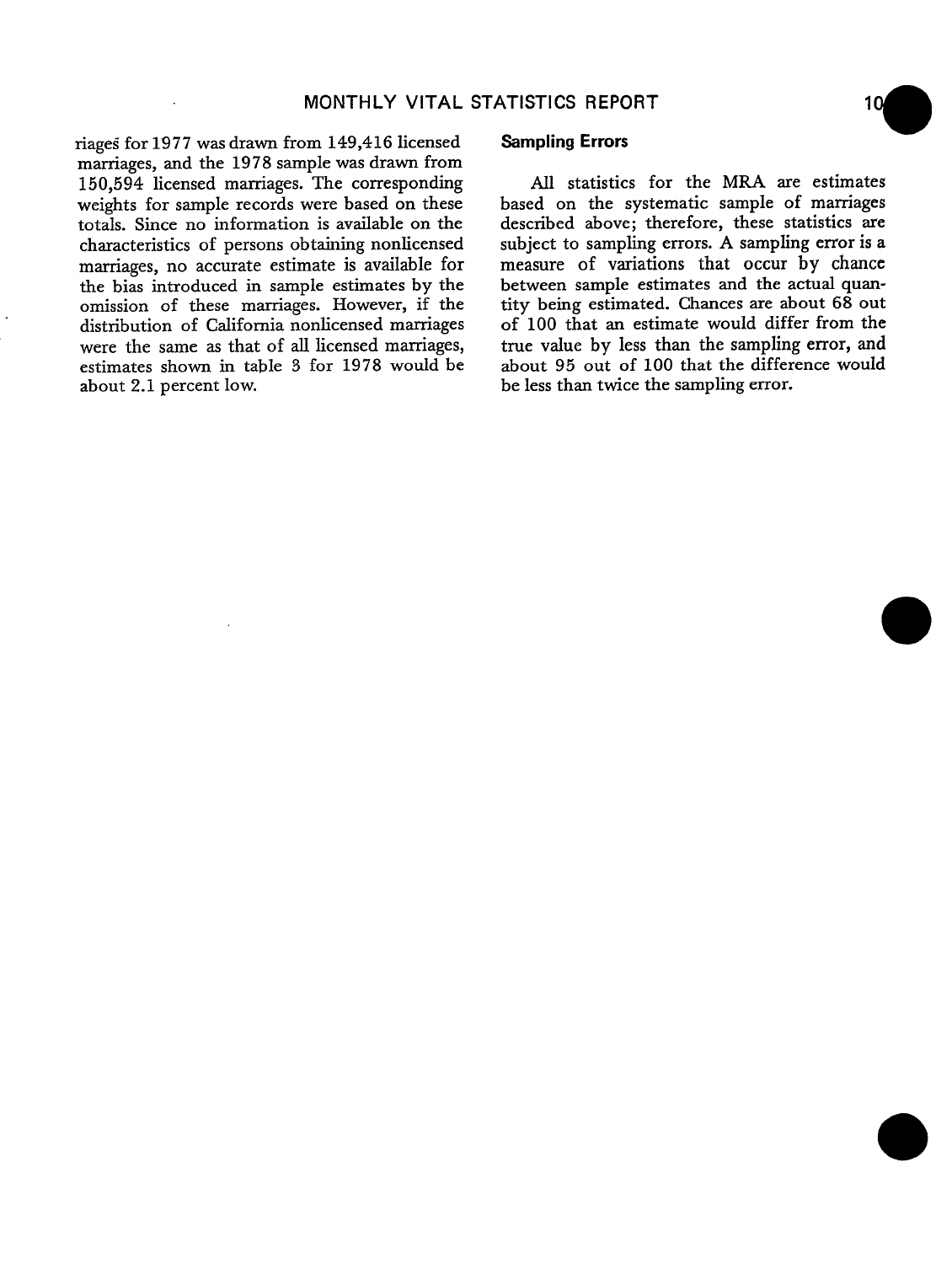## **SYMBOLS** Data not available ----------------------------------------- --- Category not applicable -------------------------------- . . . Quantity zero ---------------------------------------------- - Quantity more than 0 but less than 0.05 ------ 0.0 Figure does not meet standards of reliability or precision-----------------------------<br>, \*

o

This report represents summary tabulations from the final marriage statistics for 1978. More detailed tabulations for 1978 will be published in Vital Statis*tics of the United States, Volume 111–Marn"age and Divorce.* Prior to the publication of the volume, the National Center for Health Statistics will respond to requests for unpublished data whenever possible.

 $\sigma_{\rm{eff}}=0.01$ 

 $\mathcal{H}_{\mathcal{C}}$